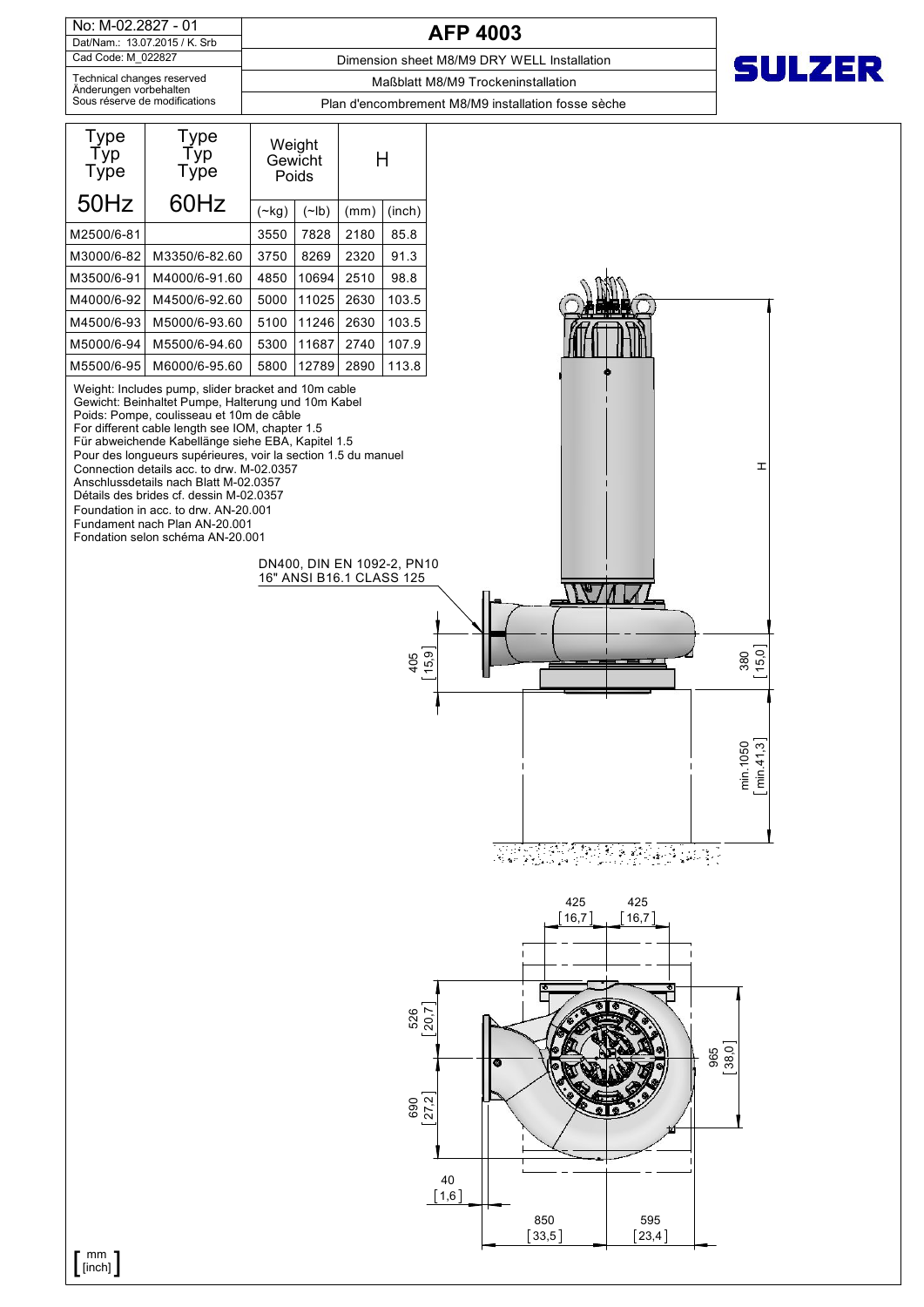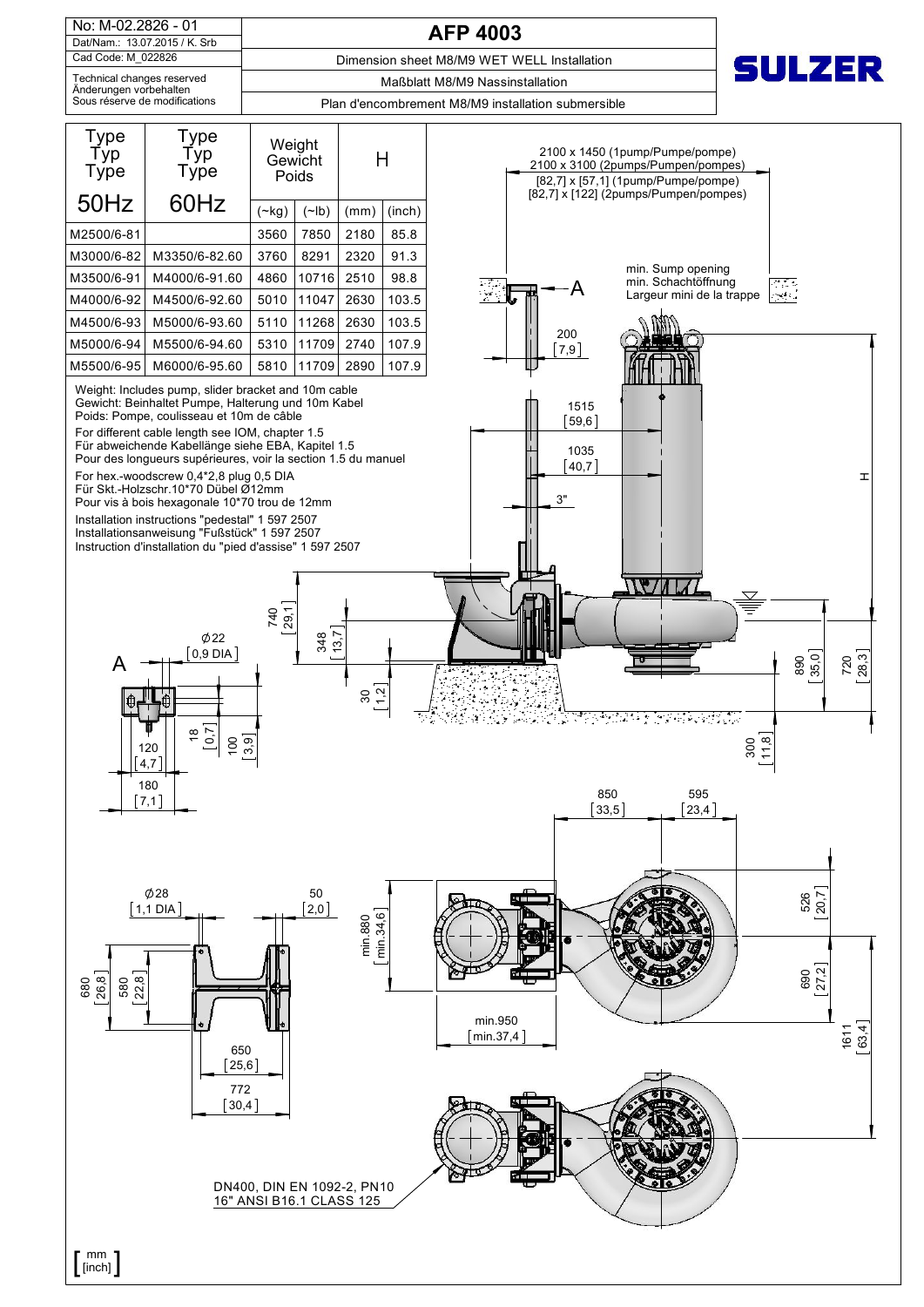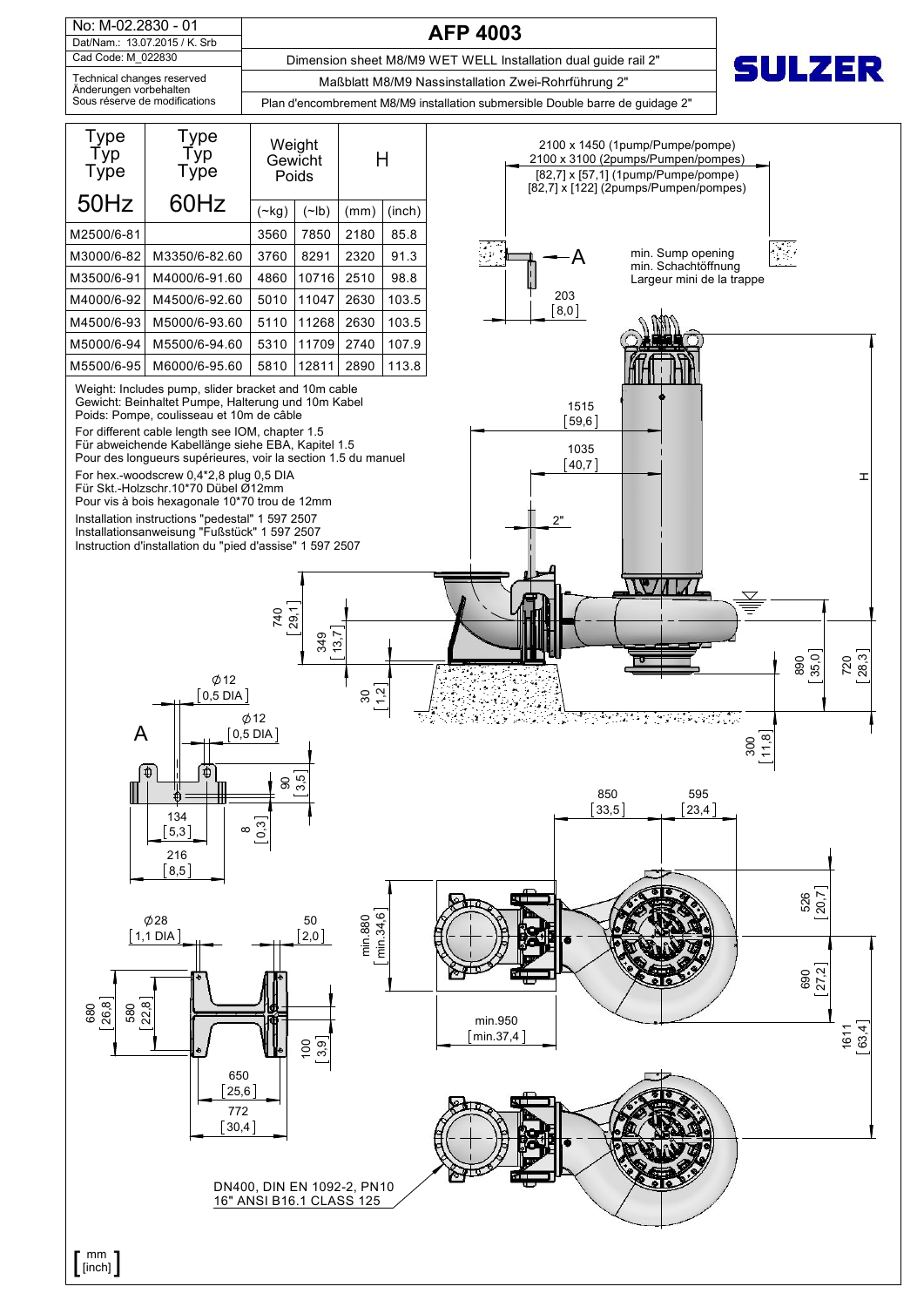| No: M-02.2828 - 01                                   | <b>AFP 4003</b>                                   |  |  |  |  |  |
|------------------------------------------------------|---------------------------------------------------|--|--|--|--|--|
| Dat/Nam.: 13.07.2015 / K. Srb                        |                                                   |  |  |  |  |  |
| Cad Code: M 022828                                   | Dimension sheet M8 DRY WELL Installation HA       |  |  |  |  |  |
| Technical changes reserved<br>Änderungen vorbehalten | Maßblatt M8 Trockeninstallation HA                |  |  |  |  |  |
| Sous réserve de modifications                        | Plan d'encombrement M8 installation fosse sèche l |  |  |  |  |  |



Weight: Includes pump, slider bracket and 10m cable

Gewicht: Beinhaltet Pumpe, Halterung und 10m Kabel

Poids: Pompe, coulisseau et 10m de câble

For different cable length see IOM, chapter 1.5

Für abweichende Kabellänge siehe EBA, Kapitel 1.5 Pour des longueurs supérieures, voir la section 1.5 du manuel

Connection details acc. to drw. M-02.0357

Anschlussdetails nach Blatt M-02.0357

Détails des brides cf. dessin M-02.0357





**SULZER**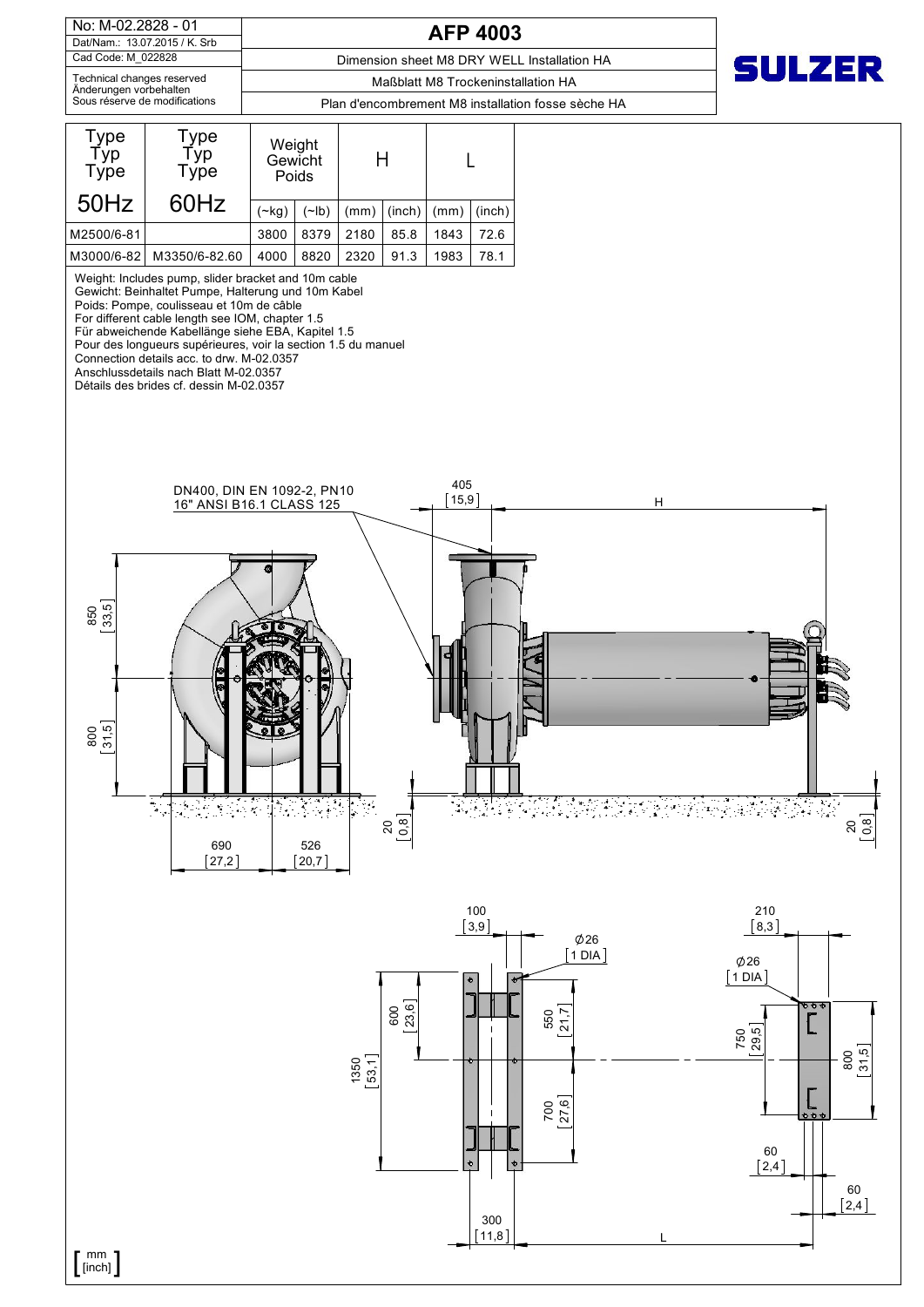No: M-02.2829 - 00 Cad Code: M\_022829 Dat/Nam.: 24.11.2014 / K. Srb

**AFP 4003**

Dimension sheet M9 DRY WELL Installation HA

Änderungen vorbehalten Sous réserve de modifications Technical changes reserved

Plan d'encombrement M9 installation fosse sèche HA Maßblatt M9 Trockeninstallation HA

**SULZER** 

| Type<br>Typ<br><b>Type</b> | Type<br>Typ<br><b>Type</b> | Weight<br>Gewicht<br>Poids |       | H    |        |      |        |
|----------------------------|----------------------------|----------------------------|-------|------|--------|------|--------|
| 50Hz                       | 60Hz                       |                            | (~lb) | (mm) | (inch) | (mm) | (inch) |
|                            |                            | $(\sim$ kg)                |       |      |        |      |        |
| M3500/6-91                 | M4000/6-91.60              | 5000                       | 11025 | 2510 | 98.8   | 2339 | 92.1   |
| M4000/6-92                 | M4500/6-92.60              | 5150                       | 11356 | 2630 | 103.5  | 2459 | 96.8   |
| M4500/6-93                 | M5000/6-93.60              | 5250                       | 11576 | 2630 | 103.5  | 2459 | 96.8   |
| M5000/6-94                 | M5500/6-94.60              | 5450                       | 12017 | 2740 | 107.9  | 2569 | 101.1  |
| M5500/6-95                 | M6000/6-95.60              | 5950                       | 13120 | 2890 | 113.8  | 2719 | 107.0  |

Weight: Includes pump, slider bracket and 10m cable

Gewicht: Beinhaltet Pumpe, Halterung und 10m Kabel

Poids: Pompe, coulisseau et 10m de câble

For different cable length see IOM, chapter 1.5

Für abweichende Kabellänge siehe EBA, Kapitel 1.5

Pour des longueurs supérieures, voir la section 1.5 du manuel

Connection details acc. to drw. M-02.0357

Anschlussdetails nach Blatt M-02.0357